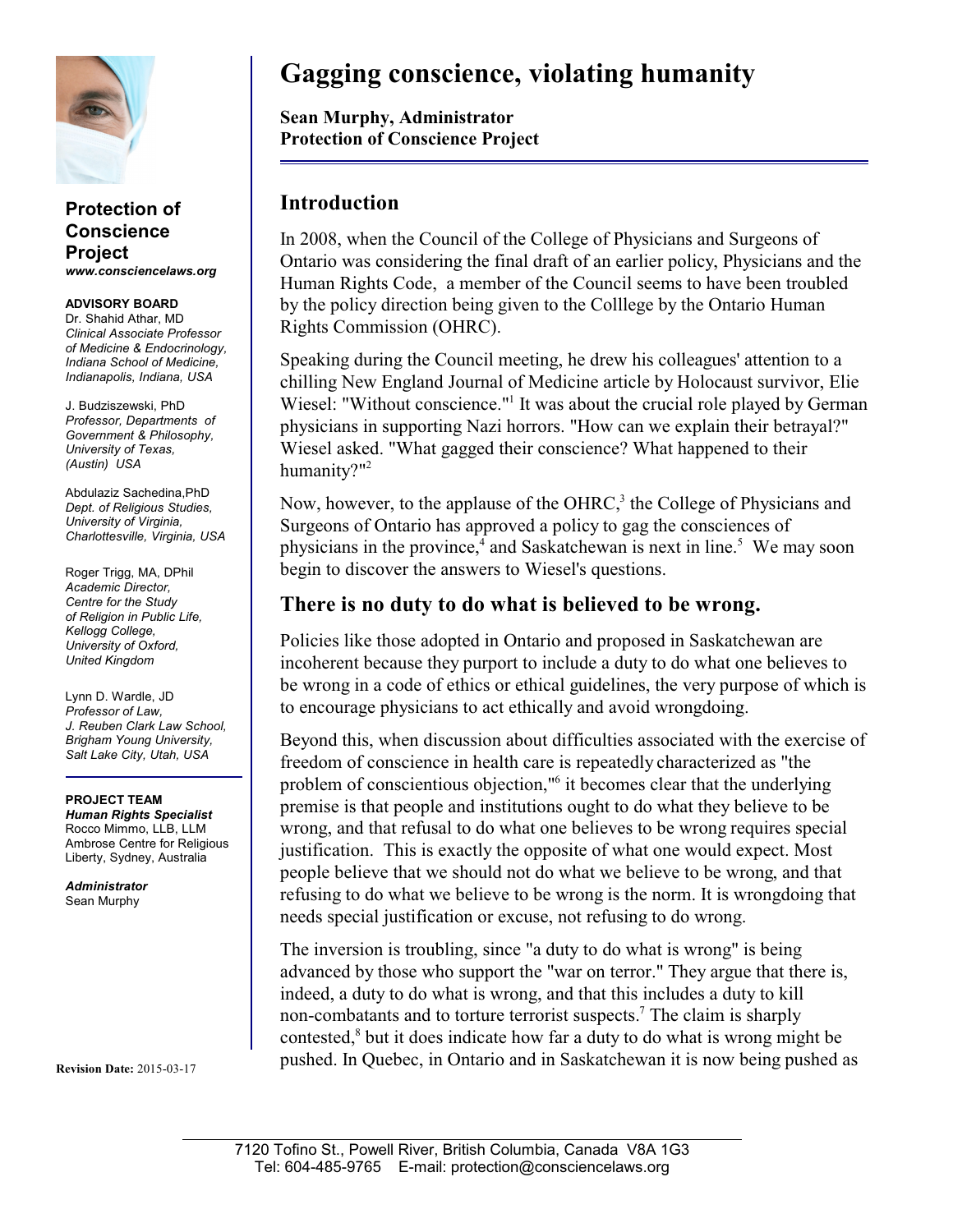far as requiring physicians to participate in killing patients, even if they believe it is wrong: even if they believe that it is homicide.<sup>9</sup>

This reminder is a warning that the community must be protected against the temptation to give credence to the dangerous idea that is now being advanced by medical regulators in Canada: that a learned or privileged class, a profession or state institutions can legitimately compel people to do what they believe to be wrong - even gravely wrong - and punish them if they refuse.

#### **Forcing someone to do wrong is a violation of humanity, not a limitation of freedom.**

Attempts to suppress freedom of conscience and religion in the medical profession are often defended using a statement of the Supreme Court of Canada: "the freedom to hold beliefs is broader than the freedom to act on them."<sup>10</sup>

The statement is not wrong, but it is inadequate. It is simply not responsive to many of the questions about the exercise of freedom of conscience that arise in a society characterized by a plurality of moral and political viewpoints and conflicting demands. More refined distinctions are required. One of them is the distinction between perfective and preservative freedom of conscience, which reflects the two ways in which freedom of conscience is exercised: by pursuing apparent goods and avoiding apparent evils. $11$ 

It is generally agreed that the state may limit the exercise of perfective freedom of conscience if it is objectively harmful, or if the limitation serves the common good. Although there may be disagreement about how to apply these principles, and restrictions may go too far, no polity could long exist without restrictions of some sort on human acts, so some limitation of perfective freedom of conscience is not unexpected.

If the state can legitimately limit perfective freedom of conscience by preventing people from doing what they believe to be good, it does not follow that it is equally free to suppress preservative freedom of conscience by forcing them to do what they believe to be wrong. There is a significant difference between preventing someone from doing the good that he wishes to do and forcing him to do the evil that he abhors.

We have noted the danger inherent in the notion of a "duty to do what is wrong." Here we add that, as a general rule, it is fundamentally unjust and offensive to suppress preservative freedom of conscience by forcing people to support, facilitate or participate in what they perceive to be wrongful acts; the more serious the wrongdoing, the graver the injustice and offence. It is a policy fundamentally opposed to civic friendship, which grounds and sustains political community and provides the strongest motive for justice. It is inconsistent with the best traditions and aspirations of liberal democracy, since it instills attitudes more suited to totalitarian regimes than to the demands of responsible freedom.

This does not mean that no limit can ever be placed on preservative freedom of conscience. It does mean, however, that even the strict approach taken to limiting other fundamental rights and freedoms is not sufficiently refined to be safely applied to limit freedom of conscience in its preservative form. Like the use of potentially deadly force, if the restriction of preservative freedom of conscience can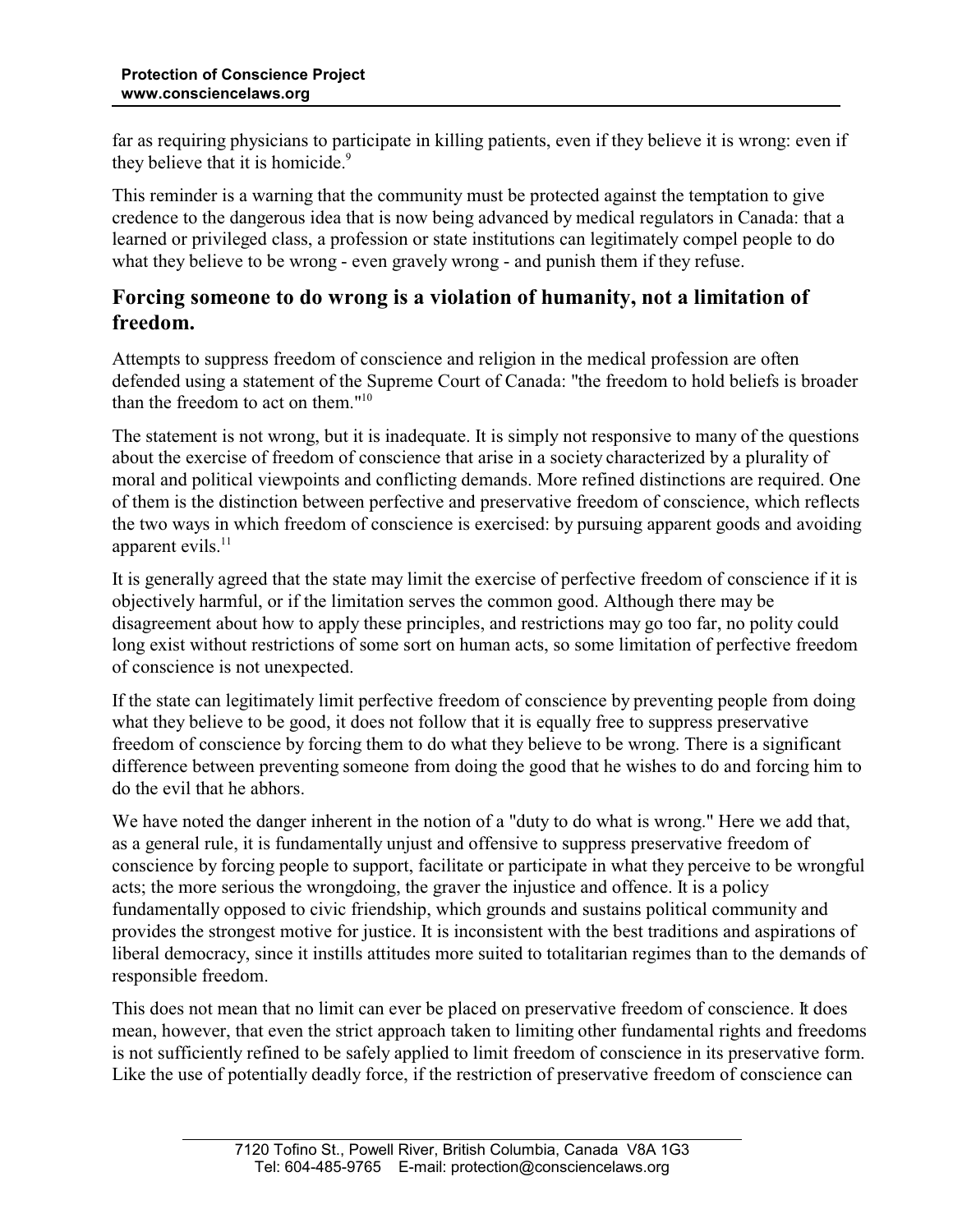be justified at all, it will only be as a last resort and only in the most exceptional circumstances.

None of these conditions have been met in Ontario or in Saskatchewan.

#### **Notes**

1. Email to the Administrator, Protection of Conscience Project, from P\_\_ H\_\_ (present at College Council meeting 18 September, 2008) (2014-02-11, 10:10 am)

2. Wiesel E. "Without Conscience." N Engl J Med 352;15 april14, 2005 (http://www.nejm.org/doi/full/10.1056/NEJMp058069) Accessed 2014-02-24.

3. Letter from the Office of the Chief Commissioner, Ontario Human Rights Commission, to the College of Physicians and Surgeons of Ontario, dated 19 February, 2015, Re CPSO Draft Policy: Professional Obligations and Human Rights

4. College of Physicians and Surgeons of Ontario, Policy #2-15: *Professional Obligations and Human Rights* (Updated March, 2015) (http://www.cpso.on.ca/Policies-Publications/Policy/Professional-Obligations-and-Human-Right

s) Accessed 2015-03-16.

5. College of Physicians and Surgeons of Saskatchewan, Policy: *Conscientious Refusal* (http://consciencelaws.org/archive/documents/cpss/2015-01-20-cpss-policy.pdf)

6. For example, Cannold L. "The questionable ethics of unregulated conscientious refusal." ABC Religion and Ethics, 25 March, 2011. (http://www.abc.net.au/religion/articles/2011/03/25/3174200.htm) Accessed 2013-08-11.

7. Gardner J. "Complicity and Causality," 1 Crim. Law & Phil. 127, 129 (2007). Cited in Haque, A.A. "Torture, Terror, and the Inversion of Moral Principle." *New Criminal Law Review*, Vol. 10, No. 4, pp. 613-657, 2007; Workshop: Criminal Law, Terrorism, and the State of Emergency, May 2007. (https://papers.ssrn.com/sol3/papers.cfm?abstract\_id=958059) Accessed 2014-02-19.

8. Haque, A.A. "Torture, Terror, and the Inversion of Moral Principle." *New Criminal Law Review*, Vol. 10, No. 4, pp. 613-657, 2007; Workshop: Criminal Law, Terrorism, and the State of Emergency, May 2007. (https://papers.ssrn.com/sol3/papers.cfm?abstract\_id=958059) Accessed 2014-02-19.

9. Quebec has already passed a law purporting to legalize euthanasia: Murphy S. "Redefining the Practice of Medicine- Euthanasia in Quebec, Part 9: Codes of Ethics and Killing." *Protection of Conscience Project*, July, 2014 (http://consciencelaws.org/law/commentary/legal068-009.aspx). The Supreme Court of Canada has ordered legalization of physician assisted suicide and physician administered euthanasia. When the ruling takes effect in early 2016, the Ontario and Saskatchewan policies, as written, will have the effect of forcing physicians unwilling to kill patients or help them kill themselves to find a colleague willing to do so.